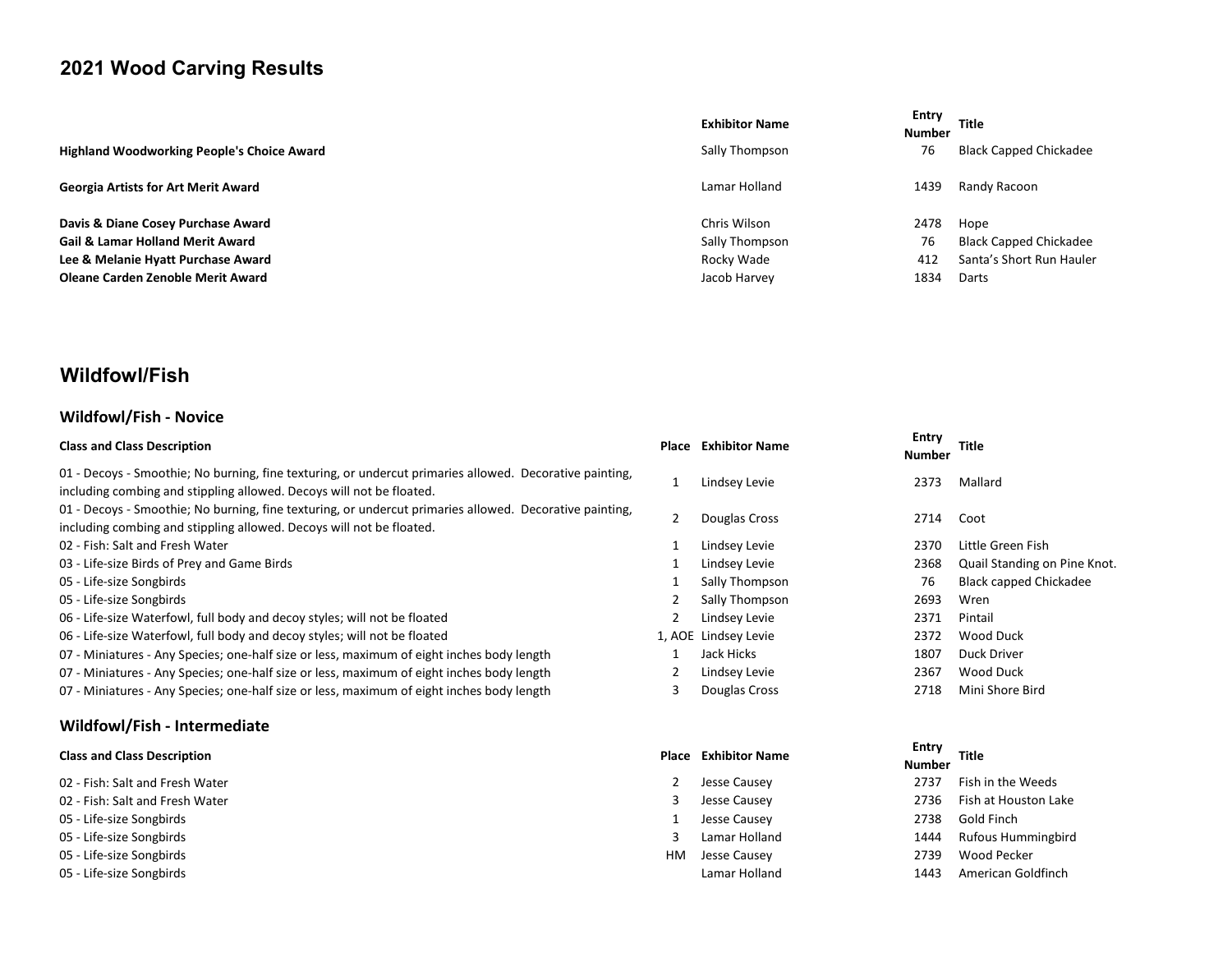- 06 Life-size Waterfowl, full body and decoy styles; will not be floated 2 Jesse Causey 2012 Jesse Causey 2012 2740 Houded Merganse
- 06 Life-size Waterfowl, full body and decoy styles; will not be floated and the style of the style of the style of the Swan Swan
- 06 Life-size Waterfowl, full body and decoy styles; will not be floated 1, AOE Shane Matherne 1511 Bufflehead Drake
- 07 Miniatures Any Species; one-half size or less, maximum of eight inches body length 1 Jesse Causey 2743 Egret
- 07 Miniatures Any Species; one-half size or less, maximum of eight inches body length 2 Jesse Causey 2742 Marlard Pair by the Lsake
- 07 Miniatures Any Species; one-half size or less, maximum of eight inches body length 3 Timothy Mitchell 1373 Out of The Wood

#### Wildfowl/Fish - Advanced

01 - Decoys - Smoothie; No burning, fine texturing, or undercut primaries allowed. Decorative painting, of Fuetoys Famouthe, No burning, the texturing, or undercut primatics anowed. Decorative painting, and allowed<br>including combing and stippling allowed. Decoys will not be floated.

01 - Decoys - Smoothie; No burning, fine texturing, or undercut primaries allowed. Decorative painting, of - becoys - shootine, two burning, the texturing, or undercut primaries anowed. Decorative pariting, and a g<br>including combing and stippling allowed. Decoys will not be floated.

- 02 Fish: Salt and Fresh Water 2 Mark Harper 2 Mark Harper 2 Mark Harper 962 Mr. Whiskers
- 03 Life-size Birds of Prey and Game Birds 1 Jacob Harvey 1839 2nd Pair of Quail
- 03 Life-size Birds of Prey and Game Birds 2 2 Jacob Harvey 2 Jacob Harvey 2 1838 1st Pair of Quail
- 

07 - Miniatures - Any Species; one-half size or less, maximum of eight inches body length 2 Jacob Harvey 1841 Ruddy Duck

07 - Miniatures - Any Species; one-half size or less, maximum of eight inches body length 1, AOE Jacob Harvey 1842 Flying Black Duck

#### Wildfowl/Fish - Open

# Entry<br>Class and Class Description و Entry المستخدم المستخدم المستخدم المستخدم المستخدم المستخدم المستخدم المستخدم ال<br>مطلبين المستخدم المستخدم المستخدم المستخدم المستخدم المستخدم المستخدم المستخدم المستخدم المستخدم المستخد

- 03 Life-size Birds of Prey and Game Birds 2 Chris Wilson 2466 Companions (#2)
- 03 Life-size Birds of Prey and Game Birds 1, ACC Chris Wilson 2465 Companions (#1)
- 04 Life-size Shorebirds 1 Chris Wilson 2467 Search
- 04 Life-size Shorebirds **Exercise Shorebirds** HM Chris Wilson 2468 First Day
- 
- 
- 06 Life-size Waterfowl, full body and decoy styles; will not be floated 1 Chris Wilson 2471 Drake Canvasback
- 06 Life-size Waterfowl, full body and decoy styles; will not be floated HM Chris Wilson 2472 Canvasback Duckling
- 07 Miniatures Any Species; one-half size or less, maximum of eight inches body length 1 Chris Wilson 2473 Scissor-tail Spirit
- 07 Miniatures Any Species; one-half size or less, maximum of eight inches body length 2 Chris Wilson 2474 Majestic Flight

## Wood Carving

#### Wood Carving - Novice

- 01 Animal and Aquatic (no fish) 1, AOE Jack Hicks 817 Horse Head and Aquatic (no fish) 1, AOE Jack Hicks 817 Horse Head and Aquatic (no fish)
- 03 Caricature single or group 1 Jack Hicks 1812 Rifleman and the state of the state of the state of the state of the state of the state of the state of the state of the state of the state of the state of the state of t
- 03 Caricature single or group and the state of the state of the state of the state of the state of the state of the state of the state of the state of the state of the state of the state of the state of the state of th
- 03 Caricature single or group 3 Douglas Cross 2713 High street and the street and the street and the street and the street and the street and the street and the street and the street and the street and the street and t
- 03 Caricature single or group example or group HM Douglas Cross 2711 Santa With Duck
- 
- 
- 
- 
- 
- 

| <b>Class and Class Description</b>                                                                                                                                              | <b>Place Exhibitor Name</b> | Entry<br><b>Numbe</b> |
|---------------------------------------------------------------------------------------------------------------------------------------------------------------------------------|-----------------------------|-----------------------|
| 01 - Decoys - Smoothie; No burning, fine texturing, or undercut primaries allowed. Decorative painting,<br>including combing and stippling allowed. Decoys will not be floated. | Jacob Harvey                | 1837                  |
| 01 - Decoys - Smoothie; No burning, fine texturing, or undercut primaries allowed. Decorative painting,<br>including combing and stippling allowed. Decoys will not be floated. | Jacob Harvey                | 1836                  |
| 02 - Fish; Salt and Fresh Water                                                                                                                                                 | Mark Harper                 | 962                   |
| 03 - Life-size Birds of Prey and Game Birds                                                                                                                                     | Jacob Harvey                | 1839                  |
| 03 - Life-size Birds of Prey and Game Birds                                                                                                                                     | Jacob Harvey                | 1838                  |
| 05 - Life-size Songbirds                                                                                                                                                        | Jacob Harvey                | 1840                  |
| 07 - Misiate Dean - Marc Canadian Ingeris Andrea Ingeres and contactor of a tale to alcohol and clouds law                                                                      | يتمنسما الطممما             | 1011                  |

- 
- 

- 
- 
- 
- 
- 
- 
- 
- 
- 

# Entry<br>Number Title 05 - Life-size Songbirds 1840 Red Winged Blackbird (1840 Red Winged Blackbird

# Entry<br>Number Title

- 05 Life-size Songbirds **1 Chris Wilson** 2470 Brilliant Blue-jay 05 - Life-size Songbirds 2469 Life on The Edge 2015 2469 Life on The Edge 2015 2469 Life on The Edge
	-

# Entry<br>Class and Class Description و Entry المستخدم المستخدم المستخدم المستخدم المستخدم المستخدم المستخدم المستخدم ال<br>مطلبين المستخدم المستخدم المستخدم المستخدم المستخدم المستخدم المستخدم المستخدم المستخدم المستخدم المستخد

- 
- 
- 
- 
- 

| Entry<br>Number | <b>Title</b>          |
|-----------------|-----------------------|
| 817             | Horse Head            |
| 1812            | Rifleman              |
| 1811            | Railroad Cond         |
| 2713            | Hiker                 |
| 7711            | $C_{2n+2}$ With $D_1$ |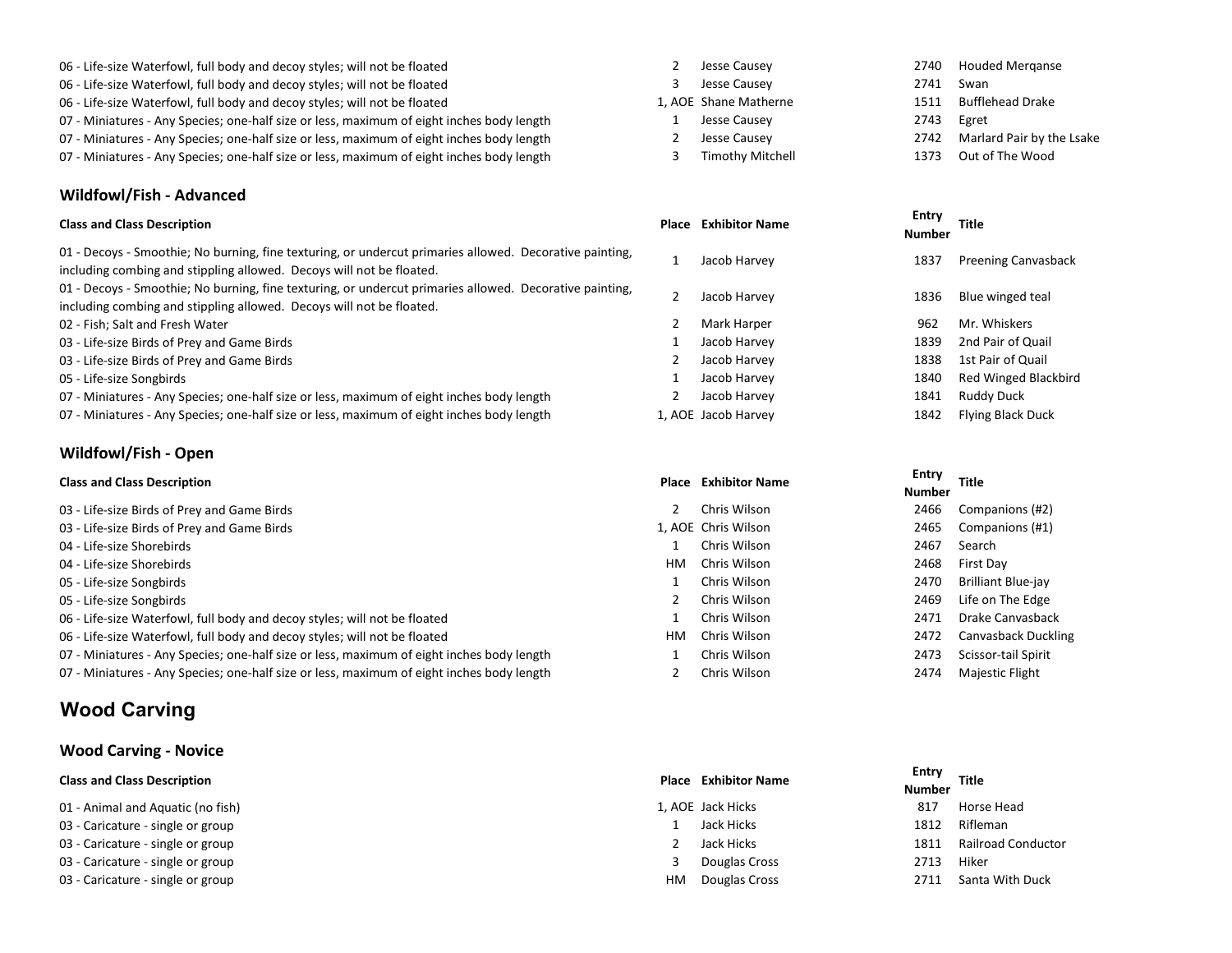06 - Stylized; includes waterfowl 1 1 Lindsey Levie 2369 Watching 2369 Watching 2369 Watching 2369 Watching 2369 Watching 2369 Watching 2369 Watching 2369 Watching 2369 Watching 2369 Watching 2369 Watching 2369 Watching 23

06 - Stylized; includes waterfowl 2  $\overline{a}$ 

- 06 Stylized; includes waterfowl 3 3
- 07 Walking Sticks and Canes 1 **1**

08 - Miscellaneous (carvings that do not fit in the above categories) - in this class only, four entries are  $\qquad \qquad 1$  Jack Hicks  $\qquad \qquad 1809$  Fancy Boot

08 - Miscellaneous (carvings that do not fit in the above categories) - in this class only, four entries are  $\qquad \qquad 2$  Jack Hicks  $\qquad \qquad 1808$  Cowboy boot<br>allowed

08 - Miscellaneous (carvings that do not fit in the above categories) - in this class only, four entries are  $\qquad \qquad 3$  John E Stone  $\qquad \qquad 2689$  Cedar Wizard Wand allowed

08 - Miscellaneous (carvings that do not fit in the above categories) - in this class only, four entries are divided that the state of the Old Shoe allowed allowed the Shoe entries are the Music state of the Old Shoe entri

### Wood Carving - Intermediate

| <b>Class and Class Description</b>                                                                                      |           | <b>Place Exhibitor Name</b>        | Entry<br><b>Number</b> | <b>Title</b>                   |
|-------------------------------------------------------------------------------------------------------------------------|-----------|------------------------------------|------------------------|--------------------------------|
| 01 - Animal and Aquatic (no fish)                                                                                       |           | Oleane Zenoble                     | 1641                   | Mountain Goat Surveys World    |
| 01 - Animal and Aquatic (no fish)                                                                                       | 2         | <b>Timothy Mitchell</b>            | 1371                   | <b>Winter Bull</b>             |
| 01 - Animal and Aquatic (no fish)                                                                                       | 3         | Randy Plummer                      | 2195                   | Retriever                      |
| 02 - Bark Carvings                                                                                                      | 1         | <b>Nelson Cruthirds</b>            | 1291                   | <b>Small House</b>             |
| 03 - Caricature - single or group                                                                                       | 1         | <b>Philip Hasty</b>                | 1886                   | Santa Face                     |
| 03 - Caricature - single or group                                                                                       | 2         | <b>Philip Hasty</b>                | 1885                   | Santa With Wings               |
| 03 - Caricature - single or group                                                                                       | 3         | Lamar Holland                      | 1438                   | Gnome couple                   |
| 04 - Human Figure - realistic, single or group                                                                          | 1         | <b>Philip Hasty</b>                | 1884                   | Andrew                         |
| 04 - Human Figure - realistic, single or group                                                                          | 2         | Lamar Holland                      | 1436                   | Godmother                      |
| 04 - Human Figure - realistic, single or group                                                                          | 3         | Lamar Holland                      | 1437                   | Victorian Lavender Lady        |
| 05 - Relief/Chip; display stand must be provided                                                                        | 1         | Lamar Holland                      | 1441                   | Rose Cell Phone holder         |
| 05 - Relief/Chip; display stand must be provided                                                                        | 2         | Oleane Zenoble                     | 1697                   | Coastal Native American Raven  |
| 05 - Relief/Chip; display stand must be provided                                                                        | 3         | Lamar Holland                      | 1440                   | Garrison Commander's Daughter  |
| 05 - Relief/Chip; display stand must be provided                                                                        | <b>HM</b> | Oleane Zenoble                     | 1642                   | <b>Stylized Cat</b>            |
| 06 - Stylized; includes waterfowl                                                                                       | 1         | Jesse Causey                       | 2745                   | By the Knee                    |
| 06 - Stylized; includes waterfowl                                                                                       | 2         | Jesse Causey                       | 2744                   | <b>Shark Attack</b>            |
| 07 - Walking Sticks and Canes                                                                                           | 1         | <b>Timothy Mitchell</b>            | 1372                   | Giraffe                        |
| 07 - Walking Sticks and Canes                                                                                           | 2         | <b>Nelson Cruthirds</b>            | 1290                   | Landing                        |
| 07 - Walking Sticks and Canes                                                                                           | 3         | Lamar Holland                      | 1442                   | Native American Staff          |
| 08 - Miscellaneous(carvings that do not fit in the above categories) - in this class only, four entries are<br>allowed  | 2         | Lamar Holland                      | 1435                   | <b>Wildflower Music Box</b>    |
| 08 - Miscellaneous (carvings that do not fit in the above categories) - in this class only, four entries are<br>allowed | 3         | Lamar Holland                      | 1433                   | Rose Guardian                  |
| 08 - Miscellaneous(carvings that do not fit in the above categories) - in this class only, four entries are<br>allowed  | <b>HM</b> | <b>Lamar Holland</b>               | 1432                   | <b>Guardian of the Flowers</b> |
| 08 - Miscellaneous (carvings that do not fit in the above categories) - in this class only, four entries are<br>allowed |           | 1. AOE Barbara Kontonickas-Summers | 1330                   | 1951 GMC Truck                 |

|   | Lindsey Levie | 2369 | Watching             |
|---|---------------|------|----------------------|
|   | Jack Hicks    | 818  | Pelican              |
|   | Jack Hicks    | 816  | Pelican              |
|   | Douglas Cross | 2717 | <b>Walking Stick</b> |
|   | Jack Hicks    | 1809 | <b>Fancy Boot</b>    |
|   | Jack Hicks    | 1808 | Cowboy boot          |
|   | John F Stone  | 2689 | Cedar Wizard Wand    |
| л | Jack Hicks    | 1810 | Little Old Shoe      |

| Entry         | <b>Title</b>                        |
|---------------|-------------------------------------|
| <b>Number</b> |                                     |
| 1641          | Mountain Goat Surveys World         |
| 1371          | <b>Winter Bull</b>                  |
| 2195          | Retriever                           |
| 1291          | <b>Small House</b>                  |
| 1886          | Santa Face                          |
| 1885          | Santa With Wings                    |
| 1438          | Gnome couple                        |
| 1884          | Andrew                              |
|               | 1436 Godmother                      |
| 1437          | Victorian Lavender Lady             |
| 1441          | Rose Cell Phone holder              |
| 1697          | <b>Coastal Native American Rave</b> |
| 1440          | Garrison Commander's Daugh          |
| 1642          | <b>Stylized Cat</b>                 |
| 2745          | By the Knee                         |
| 2744          | <b>Shark Attack</b>                 |
| 1372          | Giraffe                             |
| 1290          | Landing                             |
| 1442          | Native American Staff               |
| 1435          | <b>Wildflower Music Box</b>         |
| 1433          | Rose Guardian                       |
| 1432          | Guardian of the Flowers             |
| 1330<br>rs    | 1951 GMC Truck                      |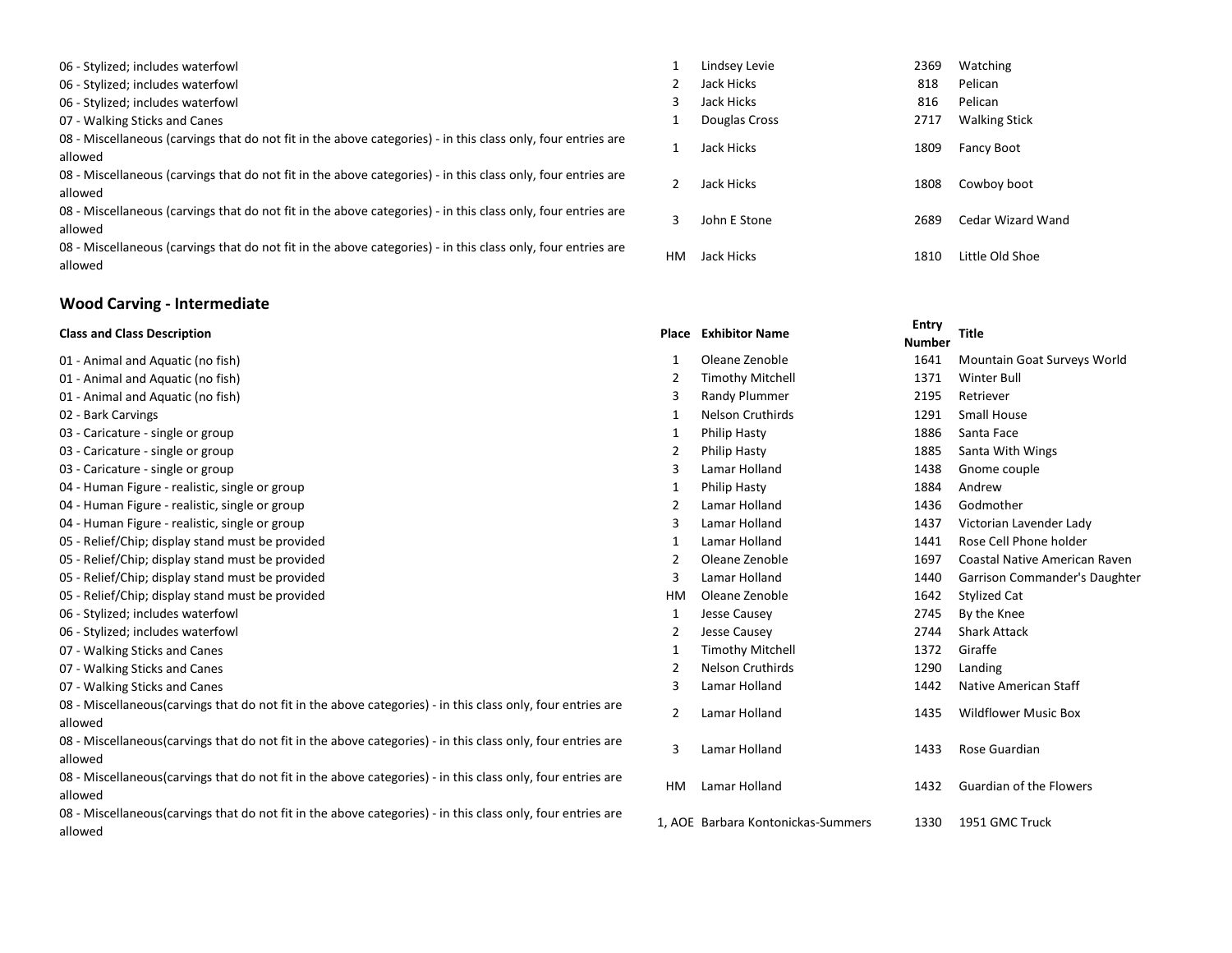## Wood Carving - Advanced

| <b>Class and Class Description</b>                                                                                      | Place          | <b>Exhibitor Name</b> | Entry<br><b>Number</b> | <b>Title</b>             |
|-------------------------------------------------------------------------------------------------------------------------|----------------|-----------------------|------------------------|--------------------------|
| 01 - Animal and Aquatic (no fish)                                                                                       | 1              | Rocky Wade            | 408                    | Catch the Wind           |
| 02 - Bark Carvings                                                                                                      | 1              | Rocky Wade            | 409                    | <b>Bark Santa</b>        |
| 03 - Caricature - single or group                                                                                       | 1              | Rocky Wade            | 413                    | Hen Roost                |
| 03 - Caricature - single or group                                                                                       | 2              | Rocky Wade            | 412                    | Santa's Short Run Hauler |
| 04 - Human Figure - realistic, single or group                                                                          |                | Mark Harper           | 959                    | Hank                     |
| 04 - Human Figure - realistic, single or group                                                                          | 2              | Rocky Wade            | 407                    | Sharp Knife              |
| 06 - Stylized; includes waterfowl                                                                                       | 2              | Jacob Harvey          | 1834                   | Darts                    |
| 06 - Stylized; includes waterfowl                                                                                       | 3              | Jacob Harvey          | 1835                   | Heron                    |
| 06 - Stylized; includes waterfowl                                                                                       |                | 1, AOE Mark Harper    | 960                    | Ocean Stroll             |
| 07 - Walking Sticks and Canes                                                                                           |                | Mark Harper           | 961                    | Snake Cane               |
| 08 - Miscellaneous (carvings that do not fit in the above categories) - in this class only, four entries are<br>allowed |                | Rocky Wade            | 410                    | Christmas Delight        |
| 08 - Miscellaneous (carvings that do not fit in the above categories) - in this class only, four entries are<br>allowed | $\overline{2}$ | Rocky Wade            | 767                    | Old World Santa          |
| 08 - Miscellaneous (carvings that do not fit in the above categories) - in this class only, four entries are<br>allowed | 3              | Rocky Wade            | 874                    | Post Santa Bust          |
|                                                                                                                         |                |                       |                        |                          |

# Wood Carving - Open

| <b>Class and Class Description</b>               |           | <b>Place Exhibitor Name</b> | Entry<br><b>Number</b> | <b>Title</b>              |
|--------------------------------------------------|-----------|-----------------------------|------------------------|---------------------------|
| 01 - Animal and Aquatic (no fish)                |           | Chris Wilson                | 2475                   | Eye of The Tiger          |
| 01 - Animal and Aquatic (no fish)                |           | Chris Wilson                | 2476                   | Lizard's Land             |
| 02 - Bark Carvings                               |           | Robert Zenoble              | 1635                   | Girl                      |
| 02 - Bark Carvings                               |           | Robert Zenoble              | 1634                   | Two braves                |
| 02 - Bark Carvings                               |           | Arnold Smith                | 2666                   | Gris Mill                 |
| 02 - Bark Carvings                               | <b>HM</b> | Arnold Smith                | 2668                   | Boot With Laces           |
| 03 - Caricature - single or group                |           | Arnold Smith                | 2671                   | Hooked                    |
| 03 - Caricature - single or group                |           | Arnold Smith                | 2670                   | Sherif                    |
| 03 - Caricature - single or group                | 3         | Douglas McKittrick          | 782                    | Lost in a Book            |
| 04 - Human Figure - realistic, single or group   |           | Robert Zenoble              | 1637                   | Angry Mountain Man        |
| 04 - Human Figure - realistic, single or group   |           | Douglas McKittrick          | 1354                   | Trailhand                 |
| 04 - Human Figure - realistic, single or group   |           | 1, AOE Robert Zenoble       | 1636                   | Lakota Indian Brave       |
| 05 - Relief/Chip; display stand must be provided |           | Chris Wilson                | 2480                   | Night Flight              |
| 05 - Relief/Chip; display stand must be provided |           | <b>Edna Garrett</b>         | 404                    | Celtic Thistle            |
| 05 - Relief/Chip; display stand must be provided |           | <b>Edna Garrett</b>         | 405                    | Celtic Initial "G"        |
| 06 - Stylized; includes waterfowl                |           | Chris Wilson                | 2481                   | Al's Home                 |
| 06 - Stylized; includes waterfowl                |           | <b>Billy Dykes</b>          | 279                    | <b>Fence Post Ducks</b>   |
| 06 - Stylized; includes waterfowl                |           | David Warner                | 2423                   | Plain decoy               |
| 06 - Stylized; includes waterfowl                | HМ        | Chris Wilson                | 2482                   | The Tree That Spoke To Me |
| 06 - Stylized; includes waterfowl                |           | David Warner                | 2426                   | Merganser                 |
| 07 - Walking Sticks and Canes                    |           | Robert Zenoble              | 1553                   | <b>Two Spirit Faces</b>   |
| 07 - Walking Sticks and Canes                    |           | Chris Wilson                | 2483                   | Dragon Heart              |